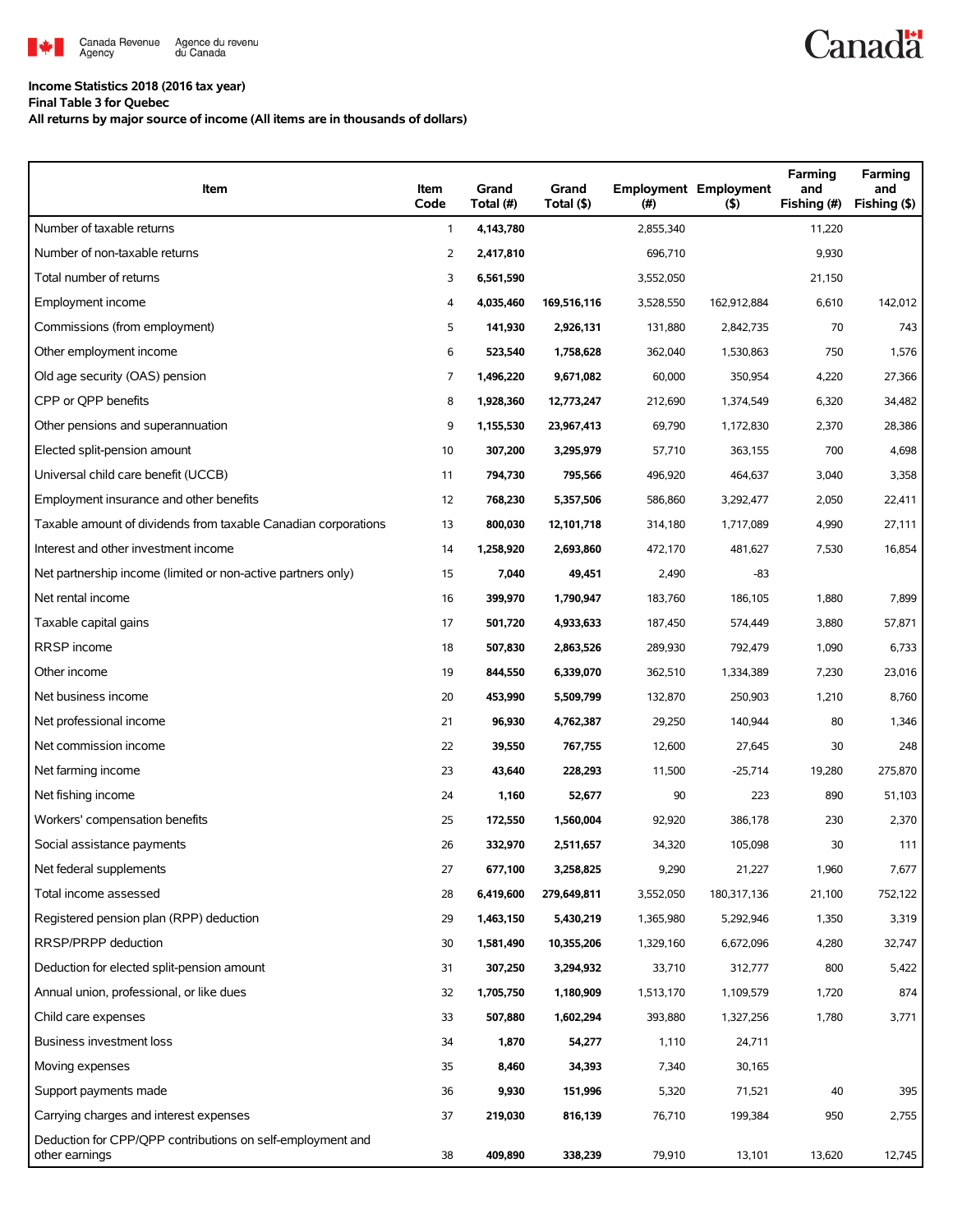

## **Income Statistics 2018 (2016 tax year)**

**Final Table 3 for Quebec**

## **All returns by major source of income (All items are in thousands of dollars)**

| Item                                                                                          | Item<br>Code | Grand<br>Total (#) | Grand<br>Total (\$) | (#)       | <b>Employment Employment</b><br>$($ \$) | Farming<br>and<br>Fishing (#) | Farming<br>and<br>Fishing (\$) |
|-----------------------------------------------------------------------------------------------|--------------|--------------------|---------------------|-----------|-----------------------------------------|-------------------------------|--------------------------------|
| Deduction for provincial parental insurance plan (PPIP) premiums<br>on self-employment income | 39           | 462,010            | 34,968              | 104,050   | 1,543                                   | 14,760                        | 1,292                          |
| Exploration and development expenses                                                          | 40           | 6,050              | 167,682             | 2,290     | 85,414                                  |                               |                                |
| Other employment expenses                                                                     | 41           | 117,210            | 512,373             | 108,030   | 472,954                                 | 110                           | 318                            |
| Clergy residence deduction                                                                    | 42           | 1,950              | 20,699              | 1,680     | 18,960                                  |                               |                                |
| Other deductions                                                                              | 43           | 172,360            | 608,309             | 104,630   | 97,901                                  | 700                           | 1,522                          |
| Total deductions before adjustments                                                           | 44           | 3,594,080          | 24,607,625          | 2,578,720 | 15,733,388                              | 17,050                        | 65,298                         |
| Social benefits repayment                                                                     | 45           | 102,950            | 275,898             | 46,960    | 77,796                                  | 670                           | 2,705                          |
| Net income                                                                                    | 46           | 6,405,330          | 254,984,760         | 3,550,780 | 164,518,965                             | 20,160                        | 699,312                        |
| Canadian Forces personnel and police deduction                                                | 47           | 670                | 16,710              |           |                                         |                               |                                |
| Security options deductions                                                                   | 48           | 5,010              | 260,943             | 4,670     | 252,641                                 |                               |                                |
| Other payments deduction                                                                      | 49           | 1,163,910          | 7,329,259           | 134,930   | 512,493                                 | 2,200                         | 10,119                         |
| Non-capital losses of other years                                                             | 50           | 6,480              | 56,621              | 2,280     | 14,389                                  | 20                            | 54                             |
| Net capital losses of other years                                                             | 51           | 88,390             | 282,379             | 30,300    | 52,944                                  | 520                           | 820                            |
| Capital gains deduction                                                                       | 52           | 12,010             | 1,049,378           | 2,380     | 64,476                                  | 1,000                         | 81,208                         |
| Northern residents deductions                                                                 | 53           | 27,140             | 116,845             | 17,850    | 86,158                                  | 490                           | 2,088                          |
| Additional deductions                                                                         | 54           | 45,570             | 440,430             | 3,390     | 139,534                                 |                               |                                |
| Farming/fishing losses of prior years                                                         | 55           | 1,730              | 13,751              | 500       | 2,430                                   | 760                           | 7,815                          |
| Total deductions from net income                                                              | 56           | 1,318,620          | 9,568,378           | 194,690   | 1,141,848                               | 4,810                         | 102,456                        |
| Taxable income assessed                                                                       | 57           | 6,223,670          | 245,448,575         | 3,550,040 | 163,378,858                             | 20,080                        | 597,527                        |
| Basic personal amount                                                                         | 58           | 6,561,490          | 75,011,273          | 3,552,020 | 40,630,868                              | 21,150                        | 242,694                        |
| Age amount                                                                                    | 59           | 1,481,650          | 9,714,182           | 59,920    | 309,414                                 | 4,060                         | 26,304                         |
| Spouse or common-law partner amount                                                           | 60           | 421,340            | 2,988,744           | 247,650   | 1,911,397                               | 3,150                         | 20,316                         |
| Amount for an eligible dependant                                                              | 61           | 228,350            | 2,396,500           | 156,930   | 1,644,768                               | 340                           | 3,445                          |
| Family caregiver amount for children under 18 years of age                                    | 62           | 24,510             | 59,756              | 18,730    | 45,124                                  | 100                           | 242                            |
| Amount for infirm dependants age 18 or older                                                  | 63           | 1,970              | 7,210               | 900       | 3,398                                   |                               |                                |
| CPP or QPP contributions through employment                                                   | 64           | 3,731,520          | 6,373,736           | 3,377,900 | 6,134,704                               | 5,520                         | 6,047                          |
| CPP or QPP contributions on self-employment and other earnings                                | 65           | 409,890            | 338,239             | 79,910    | 13,101                                  | 13,620                        | 12,745                         |
| Employment insurance premiums                                                                 | 66           | 3,694,820          | 1,861,877           | 3,357,160 | 1,789,032                               | 4,810                         | 2,072                          |
| PPIP premiums paid                                                                            | 67           | 3,781,190          | 779,510             |           |                                         | 6,200                         | 738                            |
| PPIP premiums payable on employment income                                                    | 68           | 117,220            | 24,457              | 107,370   | 23,644                                  | 120                           | 16                             |
| PPIP premiums payable on self-employment income                                               | 69           | 465,540            | 45,129              |           |                                         | 14,770                        | 1,666                          |
| Volunteer firefighters' amount/search and rescue volunteers'<br>amount                        | 70           | 7,230              | 21,699              | 6,250     | 18,762                                  | 130                           | 399                            |
| Canada employment amount                                                                      | 71           | 4,174,500          | 4,658,652           | 3,546,660 | 4,097,448                               | 6,910                         | 7,124                          |
| Public transit amount                                                                         | 72           | 525,940            | 441,629             | 446,200   | 391,695                                 | 40                            | 26                             |
| Children's arts amount                                                                        | 73           | 116,920            | 30,814              | 96,810    | 25,359                                  | 230                           | 54                             |
| Home accessibility expenses                                                                   | 74           | 4,600              | 18,356              | 1,680     | 7,734                                   |                               |                                |
| Home buyers' amount                                                                           | 75           | 48,700             | 205,916             | 43,980    | 185,659                                 | 40                            | 187                            |
| Pension income amount                                                                         | 76           | 1,325,380          | 2,504,761           | 122,870   | 231,720                                 | 2,880                         | 5,132                          |

**Canadä**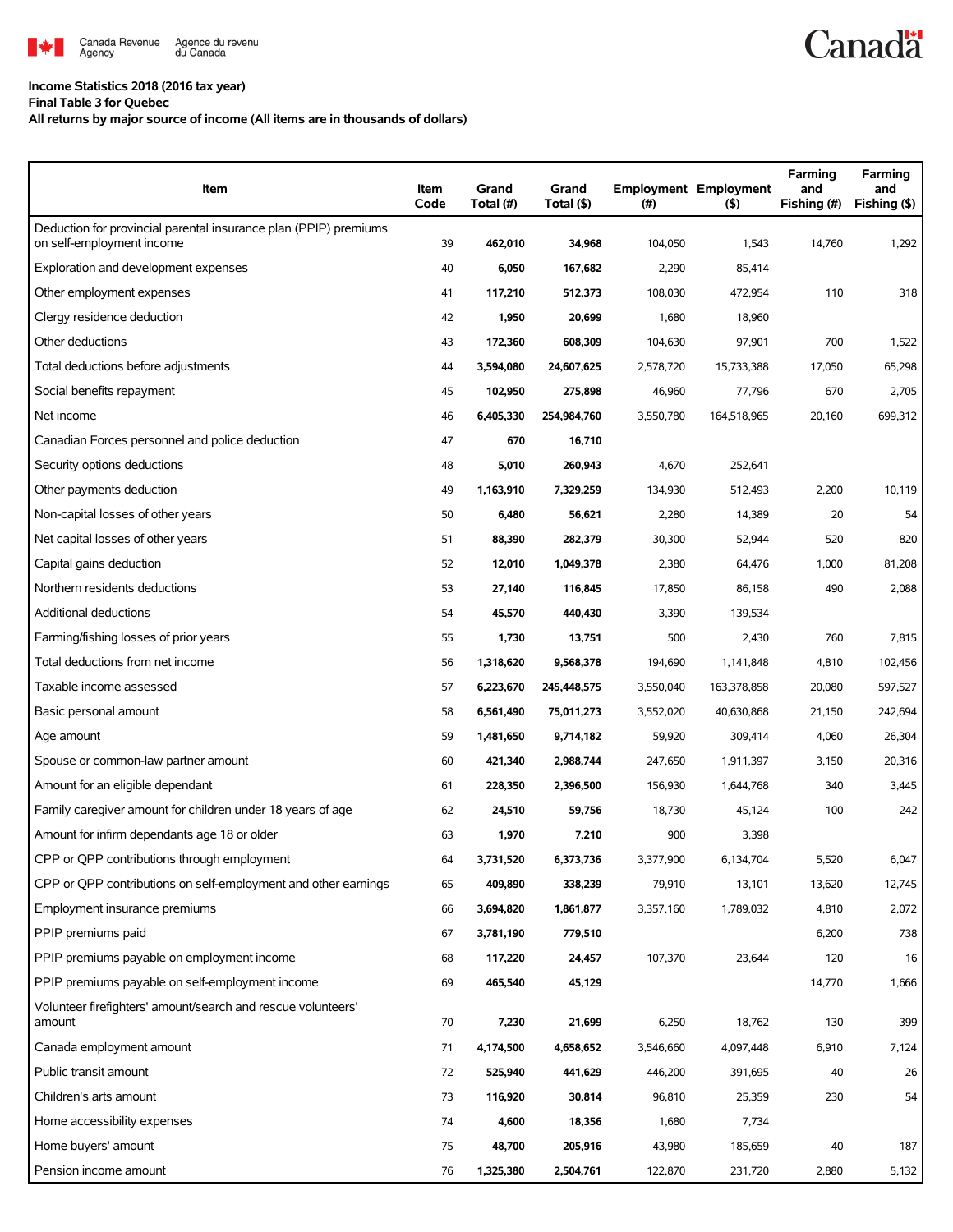

## **Income Statistics 2018 (2016 tax year)**

**Final Table 3 for Quebec**

**All returns by major source of income (All items are in thousands of dollars)**

| <b>Item</b>                                                       | <b>Item</b><br>Code | Grand<br>Total (#) | Grand<br>Total (\$) | (# )      | <b>Employment Employment</b><br>(5) | Farming<br>and<br>Fishing (#) | Farming<br>and<br>Fishing (\$) |
|-------------------------------------------------------------------|---------------------|--------------------|---------------------|-----------|-------------------------------------|-------------------------------|--------------------------------|
| Caregiver amount                                                  | 77                  | 43,720             | 213,484             | 26,650    | 131,030                             | 290                           | 1,319                          |
| Disability amount                                                 | 78                  | 104,100            | 831,263             | 13,960    | 111,506                             | 130                           | 1,003                          |
| Disability amount transferred from a dependant                    | 79                  | 48,140             | 518,796             | 32,240    | 364,130                             | 250                           | 2,157                          |
| Interest paid on student loans                                    | 80                  | 135,530            | 46,894              | 119,410   | 40,824                              | 100                           | 26                             |
| Tuition, education, and textbook amounts                          | 81                  | 429,830            | 1,766,606           | 369,710   | 1,517,423                           | 370                           | 995                            |
| Tuition, education, and textbook amounts transferred from a child | 82                  | 182,910            | 850,225             | 152,860   | 711,231                             | 710                           | 3,252                          |
| Amounts transferred from spouse or common-law partner             | 83                  | 275,900            | 1,473,787           | 66,950    | 290,941                             | 1,560                         | 8,941                          |
| Medical expenses                                                  | 84                  | 2,135,490          | 4,693,429           | 1,046,540 | 1,858,381                           | 8,610                         | 17,264                         |
| Total tax credits on personal amounts                             | 85                  | 6,561,530          | 17,681,947          | 3,552,050 | 9,485,961                           | 21,150                        | 54,630                         |
| Allowable charitable donations and government gifts               | 86                  | 1,230,150          | 1,005,527           | 722,250   | 390,928                             | 5,050                         | 2,437                          |
| Eligible cultural and ecological gifts                            | 87                  | 2,350              | 21,397              | 1,200     | 3,307                               |                               |                                |
| Total tax credit on donations and gifts                           | 88                  | 1,209,290          | 288,777             | 703,890   | 106,729                             | 5,020                         | 623                            |
| Total federal non-refundable tax credits                          | 89                  | 6,561,530          | 17,970,724          | 3,552,050 | 9,592,690                           | 21,150                        | 55,253                         |
| Federal dividend tax credit                                       | 90                  | 720,170            | 1,439,309           | 311,460   | 210,676                             | 3,910                         | 2,909                          |
| Minimum tax carryover                                             | 91                  | 9,390              | 27,744              | 2,580     | 10,501                              | 370                           | 897                            |
| Basic federal tax                                                 | 92                  | 4,158,360          | 26,220,524          | 2,859,950 | 18,872,958                          | 11,660                        | 50,130                         |
| Federal foreign tax credit                                        | 93                  | 260,420            | 154,664             | 103,840   | 85,306                              | 1,260                         | 646                            |
| Federal political contribution tax credit                         | 94                  | 16,770             | 2,445               | 6,670     | 1,066                               | 70                            | 9                              |
| Investment tax credit                                             | 95                  | 4,780              | 22,124              | 1,930     | 10,294                              | 620                           | 843                            |
| Labour-sponsored funds tax credit (federally registered)          | 96                  | 30,370             | 2,986               | 28,120    | 2,750                               | 10                            | $\mathbf{1}$                   |
| Labour-sponsored funds tax credit (provincially registered)       | 97                  | 306,660            | 133,755             | 281,420   | 121,092                             | 580                           | 331                            |
| Alternative minimum tax payable                                   | 98                  | 7,300              | 45,379              | 110       | 596                                 | 190                           | 1,095                          |
| Net federal tax                                                   | 99                  | 4,142,700          | 25,905,288          | 2,855,290 | 18,653,586                          | 11,200                        | 48,187                         |
| CPP contributions on self-employment                              | 100                 |                    |                     |           |                                     |                               |                                |
| Social Benefits repayment                                         | 101                 | 102,950            | 275,898             | 46,960    | 77,796                              | 670                           | 2.705                          |
| Working income tax benefit (WITB)                                 | 102                 | 312,430            | 264,608             | 211,430   | 176,679                             | 2,860                         | 3,075                          |
| Children's fitness tax credit                                     | 103                 | 391,080            | 28,111              | 328,870   | 23,728                              | 1,200                         | 82                             |
| Eligible educator school supply tax credit                        | 104                 | 6,080              | 334                 | 5,730     | 314                                 |                               |                                |
| Net provincial or territorial tax                                 | 105                 | 2,750              | 64,717              | 220       | 779                                 |                               |                                |
| Total tax payable                                                 | 106                 | 4,143,780          | 26,246,159          | 2,855,340 | 18,732,172                          | 11,220                        | 50.931                         |

**Canadä**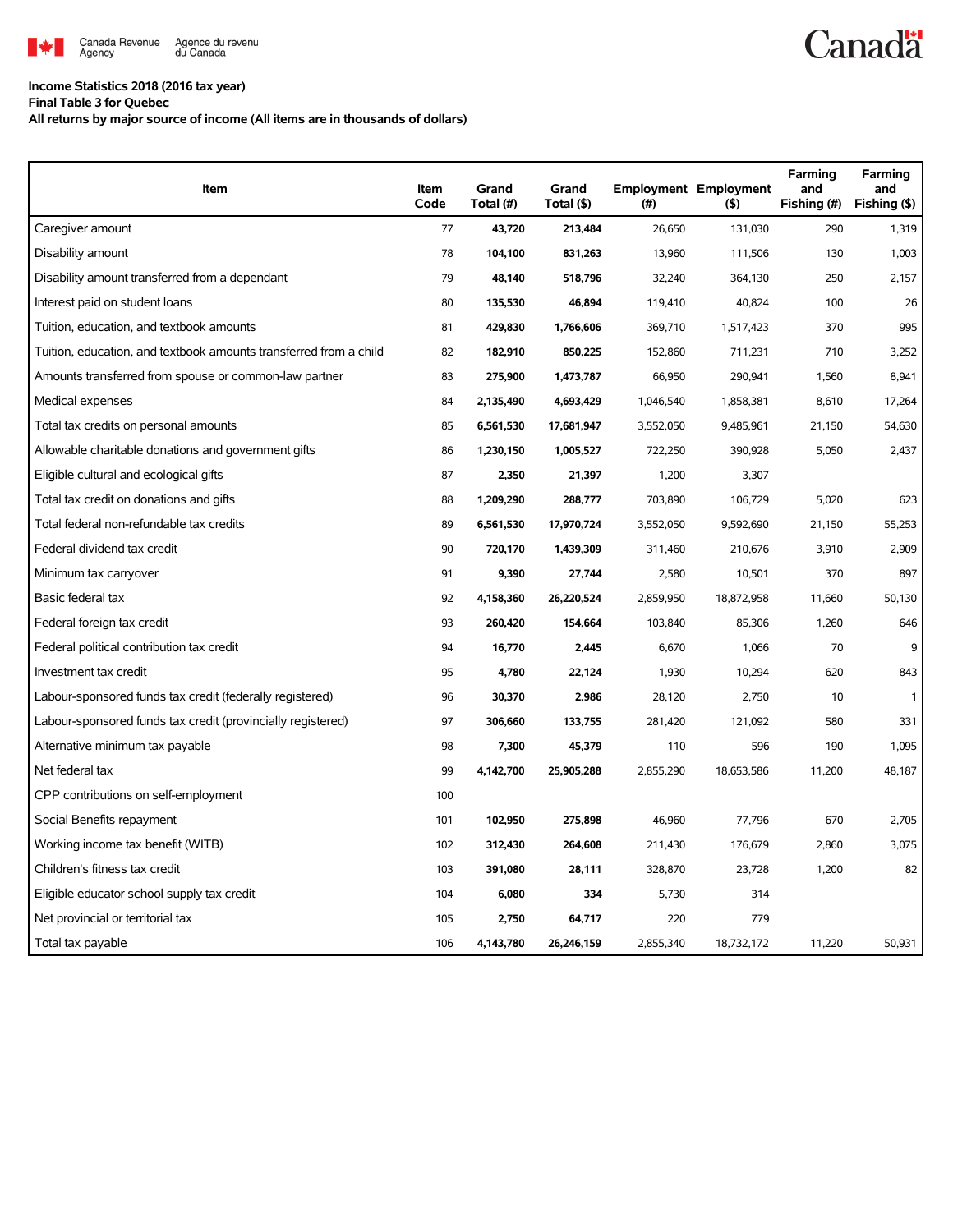| Item                                                                                             | Item<br>Code | Professional<br>Income (#) | $Income($ \$) | <b>Sales</b><br>Professional (self-employment)<br>(# ) | <b>Sales</b><br>(self-employment)<br>(5) | Proprietorship/<br>Partnerships<br>(#) | Proprietorship/<br>Partnerships<br>(5) |
|--------------------------------------------------------------------------------------------------|--------------|----------------------------|---------------|--------------------------------------------------------|------------------------------------------|----------------------------------------|----------------------------------------|
| Number of taxable returns                                                                        | $\mathbf{1}$ | 35,030                     |               | 11,630                                                 |                                          | 129,270                                |                                        |
| Number of non-taxable returns                                                                    | 2            | 14,300                     |               | 6,840                                                  |                                          | 120,530                                |                                        |
| Total number of returns                                                                          | 3            | 49,330                     |               | 18,470                                                 |                                          | 249,800                                |                                        |
| Employment income                                                                                | 4            | 11,270                     | 220,915       | 3,390                                                  | 28,474                                   | 53,000                                 | 593,059                                |
| Commissions (from employment)                                                                    | 5            | 190                        | 643           | 300                                                    | 2,645                                    | 1,500                                  | 15,045                                 |
| Other employment income                                                                          | 6            | 2,600                      | 7,371         | 470                                                    | 744                                      | 7,540                                  | 20,690                                 |
| Old age security (OAS) pension                                                                   | 7            | 4,100                      | 26,388        | 1,600                                                  | 10,123                                   | 14,490                                 | 89,154                                 |
| CPP or OPP benefits                                                                              | 8            | 6,600                      | 57,712        | 2,880                                                  | 21,479                                   | 30,600                                 | 169,960                                |
| Other pensions and superannuation                                                                | 9            | 2,610                      | 77,850        | 730                                                    | 11,393                                   | 7,390                                  | 107,784                                |
| Elected split-pension amount                                                                     | 10           | 1,430                      | 10,865        | 500                                                    | 3,336                                    | 5,460                                  | 40,837                                 |
| Universal child care benefit (UCCB)                                                              | 11           | 8,050                      | 7,917         | 3,170                                                  | 3,058                                    | 57,670                                 | 56,465                                 |
| Employment insurance and other benefits                                                          | 12           | 2,170                      | 18,322        | 740                                                    | 4,407                                    | 11,590                                 | 64,218                                 |
| Taxable amount of dividends from taxable<br>Canadian corporations                                | 13           | 11,270                     | 155.013       | 2,720                                                  | 18,710                                   | 19,490                                 | 138,909                                |
| Interest and other investment income                                                             | 14           | 15,980                     | 54,142        | 3,170                                                  | 3,840                                    | 34,030                                 | 49,267                                 |
| Net partnership income (limited or<br>non-active partners only)                                  | 15           | 560                        | 12,013        |                                                        |                                          | 190                                    | 1,816                                  |
| Net rental income                                                                                | 16           | 4,270                      | 11,932        | 1,910                                                  | 3,660                                    | 20,530                                 | 53,780                                 |
| Taxable capital gains                                                                            | 17           | 7,680                      | 57,646        | 1,840                                                  | 7,645                                    | 14,760                                 | 75,754                                 |
| RRSP income                                                                                      | 18           | 3,310                      | 21,726        | 2,180                                                  | 11,776                                   | 21,030                                 | 73,324                                 |
| Other income                                                                                     | 19           | 8,510                      | 36,751        | 2,400                                                  | 8,786                                    | 19,920                                 | 73,787                                 |
| Net business income                                                                              | 20           | 1,310                      | 4,765         | 830                                                    | 1,932                                    | 246,560                                | 4,991,118                              |
| Net professional income                                                                          | 21           | 48,920                     | 4,435,855     | 190                                                    | 422                                      | 1,060                                  | 18,859                                 |
| Net commission income                                                                            | 22           | 180                        | 576           | 18,330                                                 | 695,013                                  | 1,100                                  | 5,246                                  |
| Net farming income                                                                               | 23           | 230                        | $-1,246$      | 50                                                     | $-136$                                   | 1,330                                  | $-712$                                 |
| Net fishing income                                                                               | 24           |                            |               |                                                        |                                          |                                        |                                        |
| Workers' compensation benefits                                                                   | 25           | 130                        | 867           | 110                                                    | 891                                      | 2,240                                  | 16,652                                 |
| Social assistance payments                                                                       | 26           | 240                        | 957           | 160                                                    | 588                                      | 2,370                                  | 9,147                                  |
| Net federal supplements                                                                          | 27           | 490                        | 1,821         | 300                                                    | 965                                      | 6,140                                  | 21,842                                 |
| Total income assessed                                                                            | 28           | 49,260                     | 5,221,359     | 18,460                                                 | 840,038                                  | 249,250                                | 6,688,719                              |
| Registered pension plan (RPP) deduction                                                          | 29           | 2,250                      | 6,625         | 410                                                    | 400                                      | 9,210                                  | 10,158                                 |
| RRSP/PRPP deduction                                                                              | 30           | 24,220                     | 388,406       | 5,640                                                  | 61,531                                   | 51,420                                 | 327,976                                |
| Deduction for elected split-pension amount                                                       | 31           | 1,310                      | 20,605        | 320                                                    | 3,139                                    | 2,900                                  | 25,686                                 |
| Annual union, professional, or like dues                                                         | 32           | 9,130                      | 11,828        | 1,610                                                  | 1,229                                    | 25,580                                 | 11,337                                 |
| Child care expenses                                                                              | 33           | 6,130                      | 22,297        | 2,220                                                  | 6,726                                    | 38,760                                 | 90,232                                 |
| Business investment loss                                                                         | 34           | 30                         | 949           |                                                        |                                          | 110                                    | 2,795                                  |
| Moving expenses                                                                                  | 35           | 250                        | 868           |                                                        |                                          | 230                                    | 809                                    |
| Support payments made                                                                            | 36           | 280                        | 12,786        | 50                                                     | 671                                      | 240                                    | 3,116                                  |
| Carrying charges and interest expenses                                                           | 37           | 5,130                      | 25,756        | 920                                                    | 2,769                                    | 4,850                                  | 16,808                                 |
| Deduction for CPP/QPP contributions on<br>self-employment and other earnings                     | 38           | 44,590                     | 74,256        | 16,690                                                 | 22,484                                   | 215,250                                | 198,173                                |
| Deduction for provincial parental insurance<br>plan (PPIP) premiums on self-employment<br>income | 39           | 46,150                     | 7,859         | 17,240                                                 | 2,281                                    |                                        |                                        |
| Exploration and development expenses                                                             | 40           | 410                        | 9,466         | 70                                                     | 1,586                                    | 110                                    | 2,456                                  |
| Other employment expenses                                                                        | 41           | 250                        | 999           | 270                                                    | 2,465                                    | 860                                    | 3,535                                  |
| Clergy residence deduction                                                                       | 42           | 10                         | 73            |                                                        |                                          | 20                                     | 180                                    |
|                                                                                                  |              |                            |               |                                                        |                                          |                                        |                                        |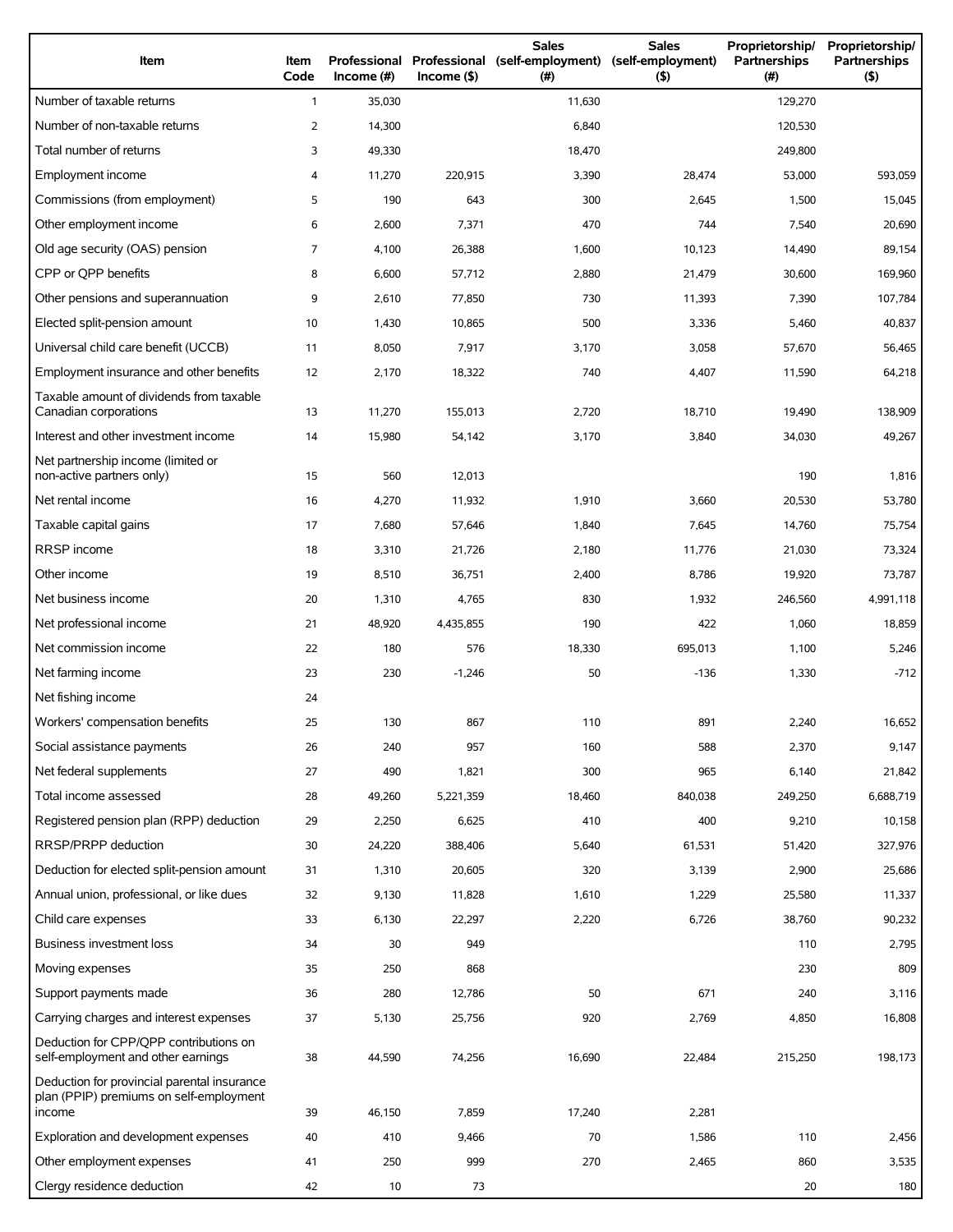| Item                                                                   | Item<br>Code | Income $#)$ | $Income($ \$) | <b>Sales</b><br>Professional Professional (self-employment) (self-employment)<br>(#) | <b>Sales</b><br>(5) | Proprietorship/<br>Partnerships<br>(# ) | Proprietorship/<br><b>Partnerships</b><br>(5) |
|------------------------------------------------------------------------|--------------|-------------|---------------|--------------------------------------------------------------------------------------|---------------------|-----------------------------------------|-----------------------------------------------|
| Other deductions                                                       | 43           | 1,040       | 1,918         | 400                                                                                  | 469                 | 4,740                                   | 6,205                                         |
| Total deductions before adjustments                                    | 44           | 47,710      | 584,732       | 17,540                                                                               | 106,507             | 232,820                                 | 719,564                                       |
| Social benefits repayment                                              | 45           | 1,840       | 9,655         | 290                                                                                  | 1,101               | 1,090                                   | 3,718                                         |
| Net income                                                             | 46           | 48,650      | 4,631,965     | 18,130                                                                               | 735,168             | 243,650                                 | 6,085,214                                     |
| Canadian Forces personnel and police<br>deduction                      | 47           |             |               |                                                                                      |                     |                                         |                                               |
| Security options deductions                                            | 48           | 10          | 424           |                                                                                      |                     |                                         |                                               |
| Other payments deduction                                               | 49           | 860         | 3,644         | 560                                                                                  | 2,444               | 10,670                                  | 47,618                                        |
| Non-capital losses of other years                                      | 50           | 170         | 1,967         | 160                                                                                  | 1,243               | 1,660                                   | 14,174                                        |
| Net capital losses of other years                                      | 51           | 2,000       | 6,433         | 460                                                                                  | 1,213               | 2,140                                   | 4,287                                         |
| Capital gains deduction                                                | 52           | 110         | 7,839         | 20                                                                                   | 395                 | 230                                     | 8,307                                         |
| Northern residents deductions                                          | 53           | 70          | 255           | 10                                                                                   | 45                  | 370                                     | 1,279                                         |
| <b>Additional deductions</b>                                           | 54           | 120         | 1,464         |                                                                                      |                     | 350                                     | 2,059                                         |
| Farming/fishing losses of prior years                                  | 55           | 10          | 66            |                                                                                      |                     | 80                                      | 468                                           |
| Total deductions from net income                                       | 56           | 3,280       | 22,092        | 1,210                                                                                | 5,393               | 15,170                                  | 78,598                                        |
| Taxable income assessed                                                | 57           | 48,630      | 4,610,144     | 18,120                                                                               | 729,838             | 243,430                                 | 6,007,999                                     |
| Basic personal amount                                                  | 58           | 49,330      | 564,952       | 18,470                                                                               | 211,374             | 249,800                                 | 2,855,557                                     |
| Age amount                                                             | 59           | 2,930       | 15,606        | 1,540                                                                                | 8,779               | 15,100                                  | 98,162                                        |
| Spouse or common-law partner amount                                    | 60           | 3,370       | 25,911        | 1,750                                                                                | 13,034              | 24,300                                  | 180,570                                       |
| Amount for an eligible dependant                                       | 61           | 1,940       | 20,447        | 860                                                                                  | 9,032               | 13,480                                  | 141,396                                       |
| Family caregiver amount for children<br>under 18 years of age          | 62           | 270         | 668           | 90                                                                                   | 217                 | 1,220                                   | 2,922                                         |
| Amount for infirm dependants age 18 or<br>older                        | 63           | 20          | 70            |                                                                                      |                     | 60                                      | 202                                           |
| CPP or QPP contributions through<br>employment                         | 64           | 10,170      | 7,556         | 3,010                                                                                | 1,280               | 47,160                                  | 24,518                                        |
| CPP or QPP contributions on<br>self-employment and other earnings      | 65           | 44,590      | 74,256        | 16,690                                                                               | 22,484              | 215,250                                 | 198,173                                       |
| Employment insurance premiums                                          | 66           | 7,480       | 2,003         | 2,380                                                                                | 416                 | 38,150                                  | 7,713                                         |
| PPIP premiums paid                                                     | 67           | 10,560      | 927           | 3,110                                                                                | 157                 | 49,680                                  | 3,025                                         |
| PPIP premiums payable on employment<br>income                          | 68           | 410         | 38            | 100                                                                                  | 3                   | 1,520                                   | 94                                            |
| PPIP premiums payable on<br>self-employment income                     | 69           |             |               | 17,250                                                                               | 2,942               |                                         |                                               |
| Volunteer firefighters' amount/search and<br>rescue volunteers' amount | 70           |             |               |                                                                                      |                     | 240                                     | 708                                           |
| Canada employment amount                                               | 71           | 13,200      | 12,571        | 3,780                                                                                | 3,666               | 57,810                                  | 58,054                                        |
| Public transit amount                                                  | 72           | 3,370       | 2,498         | 850                                                                                  | 594                 | 9,450                                   | 6,547                                         |
| Children's arts amount                                                 | 73           | 2,480       | 763           | 480                                                                                  | 131                 | 5,210                                   | 1,368                                         |
| Home accessibility expenses                                            | 74           | 20          | 78            |                                                                                      |                     | 50                                      | 235                                           |
| Home buyers' amount                                                    | 75           | 420         | 1,833         | 130                                                                                  | 590                 | 1,330                                   | 5,792                                         |
| Pension income amount                                                  | 76           | 3,840       | 7,354         | 1,180                                                                                | 2,204               | 12,170                                  | 22,245                                        |
| Caregiver amount                                                       | 77           | 350         | 1,939         | 180                                                                                  | 924                 | 1,890                                   | 8,936                                         |
| Disability amount                                                      | 78           | 180         | 1,416         | 60                                                                                   | 433                 | 820                                     | 6,592                                         |
| Disability amount transferred from a<br>dependant                      | 79           | 430         | 4,680         | 170                                                                                  | 1,835               | 2,080                                   | 21,709                                        |
| Interest paid on student loans                                         | 80           | 2,450       | 1,090         | 340                                                                                  | 127                 | 3,910                                   | 1,517                                         |
| Tuition, education, and textbook amounts                               | 81           | 3,490       | 20,285        | 1,080                                                                                | 4,117               | 12,620                                  | 46,918                                        |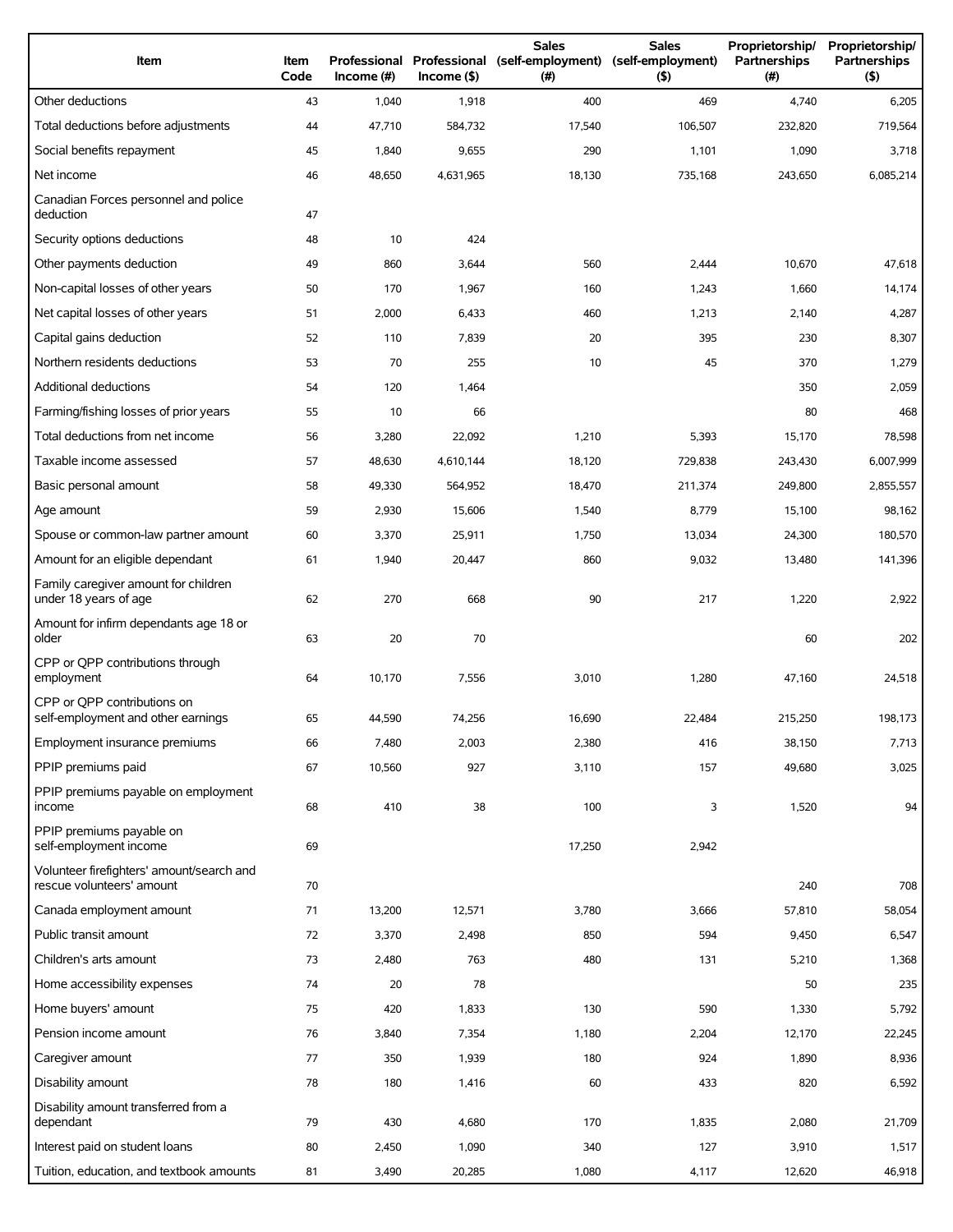| Item                                                                 | Item<br>Code | Professional<br>$Income$ (#) | $Income($ \$) | <b>Sales</b><br>Professional (self-employment) (self-employment)<br>(#) | <b>Sales</b><br>(5) | Proprietorship/<br>Partnerships<br>(# ) | Proprietorship/<br><b>Partnerships</b><br>(5) |
|----------------------------------------------------------------------|--------------|------------------------------|---------------|-------------------------------------------------------------------------|---------------------|-----------------------------------------|-----------------------------------------------|
| Tuition, education, and textbook amounts<br>transferred from a child | 82           | 3,090                        | 16,529        | 800                                                                     | 3,706               | 6,570                                   | 28,362                                        |
| Amounts transferred from spouse or<br>common-law partner             | 83           | 1,000                        | 4,633         | 480                                                                     | 2,382               | 6,240                                   | 31,102                                        |
| Medical expenses                                                     | 84           | 18.140                       | 47,933        | 6.810                                                                   | 14.892              | 97,530                                  | 172,990                                       |
| Total tax credits on personal amounts                                | 85           | 49,330                       | 126,956       | 18,470                                                                  | 45,822              | 249,800                                 | 592,690                                       |
| Allowable charitable donations and<br>government gifts               | 86           | 17,830                       | 41,826        | 4,170                                                                   | 4,004               | 30,090                                  | 22,367                                        |
| Eligible cultural and ecological gifts                               | 87           | 30                           | 575           |                                                                         |                     | 80                                      | 1,536                                         |
| Total tax credit on donations and gifts                              | 88           | 17,760                       | 12,875        | 4,140                                                                   | 1.110               | 29,770                                  | 6,578                                         |
| Total federal non-refundable tax credits                             | 89           | 49,330                       | 139,831       | 18,470                                                                  | 46,932              | 249,800                                 | 599,268                                       |
| Federal dividend tax credit                                          | 90           | 10,820                       | 19,332        | 2,510                                                                   | 2,182               | 16,330                                  | 15,085                                        |
| Minimum tax carryover                                                | 91           | 100                          | 372           | 20                                                                      | 54                  | 270                                     | 681                                           |
| Basic federal tax                                                    | 92           | 35,130                       | 936,983       | 11,670                                                                  | 89,940              | 130,030                                 | 502,364                                       |
| Federal foreign tax credit                                           | 93           | 5,740                        | 3,678         | 710                                                                     | 97                  | 5.820                                   | 2,744                                         |
| Federal political contribution tax credit                            | 94           | 500                          | 109           | 80                                                                      | 10                  | 390                                     | 55                                            |
| Investment tax credit                                                | 95           | 250                          | 1.089         | 60                                                                      | 211                 | 220                                     | 449                                           |
| Labour-sponsored funds tax credit<br>(federally registered)          | 96           |                              |               |                                                                         |                     | 290                                     | 34                                            |
| Labour-sponsored funds tax credit<br>(provincially registered)       | 97           | 2,190                        | 1,419         | 820                                                                     | 524                 | 6,440                                   | 3,443                                         |
| Alternative minimum tax payable                                      | 98           | 40                           | 205           |                                                                         |                     | 80                                      | 445                                           |
| Net federal tax                                                      | 99           | 34,980                       | 930,346       | 11,630                                                                  | 89,097              | 129,000                                 | 495,591                                       |
| CPP contributions on self-employment                                 | 100          |                              |               |                                                                         |                     |                                         |                                               |
| Social Benefits repayment                                            | 101          | 1,840                        | 9,655         | 290                                                                     | 1,101               | 1,090                                   | 3,718                                         |
| Working income tax benefit (WITB)                                    | 102          | 6,710                        | 6,908         | 3,480                                                                   | 3,544               | 60,410                                  | 62,008                                        |
| Children's fitness tax credit                                        | 103          | 5,660                        | 514           | 1,410                                                                   | 109                 | 17,040                                  | 1,194                                         |
| Eligible educator school supply tax credit                           | 104          |                              |               |                                                                         |                     | 60                                      | 5                                             |
| Net provincial or territorial tax                                    | 105          | 1,630                        | 57,960        |                                                                         |                     | 440                                     | 2.811                                         |
| Total tax payable                                                    | 106          | 35,030                       | 997,997       | 11,630                                                                  | 90,319              | 129,270                                 | 502,309                                       |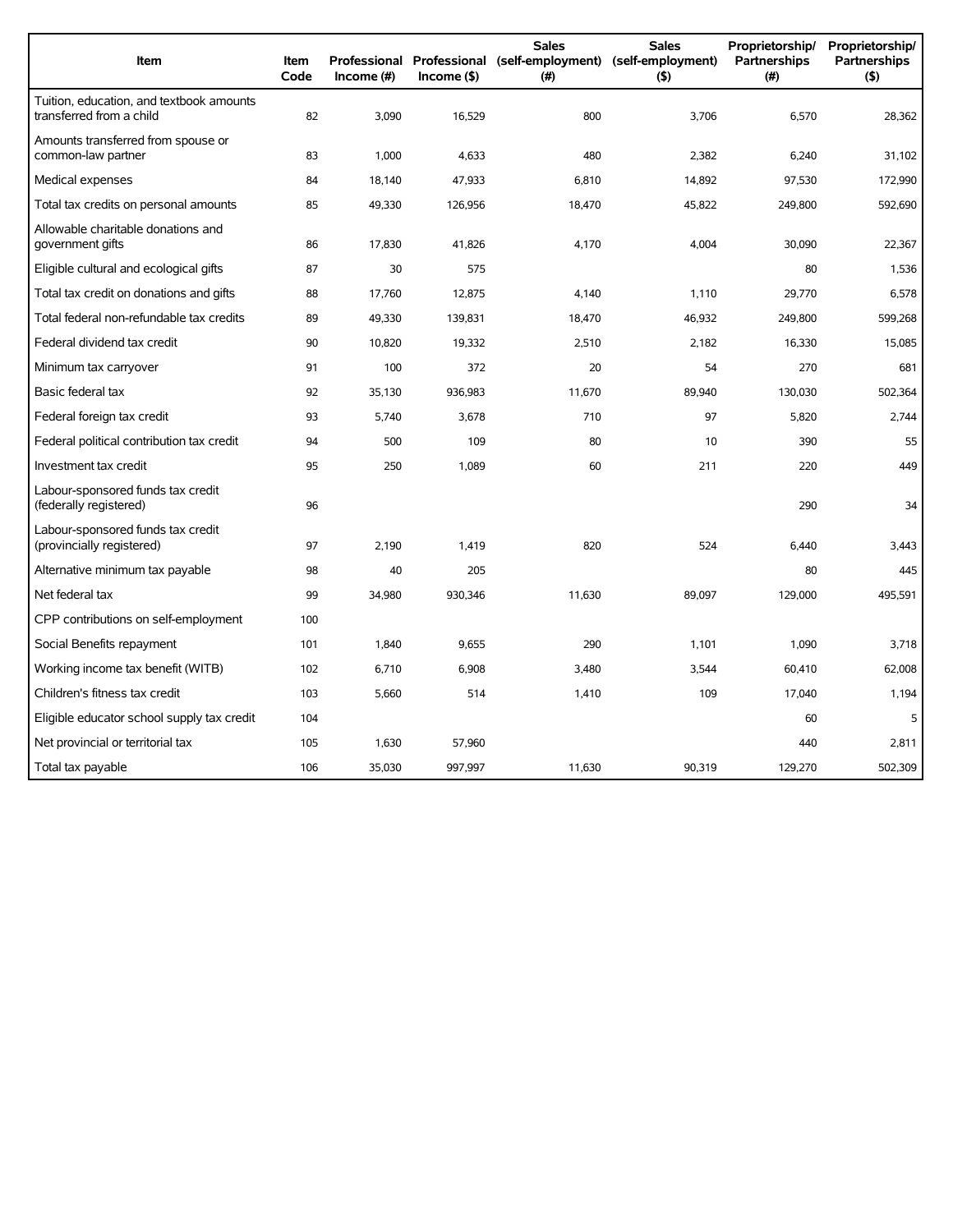| Item                                                                                          | Item<br>Code   | (# )    | Investment Investment<br>(5) | Pension<br>(#) | Pension<br>(5) | <b>Social</b><br><b>Benefits</b><br>(#) | Social<br><b>Benefits</b><br>(5) |
|-----------------------------------------------------------------------------------------------|----------------|---------|------------------------------|----------------|----------------|-----------------------------------------|----------------------------------|
| Number of taxable returns                                                                     | $\mathbf{1}$   | 167,940 |                              | 778,250        |                | 76,420                                  |                                  |
| Number of non-taxable returns                                                                 | $\overline{2}$ | 93,340  |                              | 737,140        |                | 531,220                                 |                                  |
| Total number of returns                                                                       | 3              | 261,290 |                              | 1,515,380      |                | 607,640                                 |                                  |
| Employment income                                                                             | 4              | 87,910  | 2,673,002                    | 154,800        | 1,129,198      | 135,500                                 | 891,807                          |
| Commissions (from employment)                                                                 | 5              | 1,790   | 40,658                       | 2,190          | 6,642          | 2,640                                   | 4,519                            |
| Other employment income                                                                       | 6              | 14,170  | 45,212                       | 114,670        | 112,966        | 12,830                                  | 12,921                           |
| Old age security (OAS) pension                                                                | 7              | 67,930  | 431,798                      | 1,219,330      | 8,077,957      | 110,220                                 | 583,263                          |
| CPP or OPP benefits                                                                           | 8              | 90,730  | 613,372                      | 1,416,390      | 10,001,808     | 118,730                                 | 211,855                          |
| Other pensions and superannuation                                                             | 9              | 46,690  | 837,234                      | 1,000,110      | 21,381,973     | 7,760                                   | 42,856                           |
| Elected split-pension amount                                                                  | 10             | 13,110  | 92,999                       | 219,100        | 2,722,295      | 1,790                                   | 10,701                           |
| Universal child care benefit (UCCB)                                                           | 11             | 29,020  | 28,360                       | 7,470          | 4,200          | 173,460                                 | 211,928                          |
| Employment insurance and other benefits                                                       | 12             | 12,310  | 101,868                      | 21,110         | 118,037        | 119,880                                 | 1,661,211                        |
| Taxable amount of dividends from taxable Canadian corporations                                | 13             | 162,720 | 9,276,213                    | 254,460        | 663,141        | 9,120                                   | 10,441                           |
| Interest and other investment income                                                          | 14             | 131,200 | 1,066,457                    | 533,760        | 940,470        | 27,120                                  | 16,433                           |
| Net partnership income (limited or non-active partners only)                                  | 15             | 2,160   | 34,959                       | 1,350          | 761            | 40                                      | 28                               |
| Net rental income                                                                             | 16             | 107,370 | 1,387,849                    | 68,570         | 129,182        | 6,140                                   | 3,390                            |
| Taxable capital gains                                                                         | 17             | 85,250  | 3,673,252                    | 178,090        | 381,764        | 6,580                                   | 7,394                            |
| RRSP income                                                                                   | 18             | 21,100  | 141,504                      | 107,900        | 579,029        | 18,630                                  | 34,766                           |
| Other income                                                                                  | 19             | 68,170  | 375,049                      | 215,920        | 541,172        | 43,020                                  | 84,203                           |
| Net business income                                                                           | 20             | 20,320  | 130,384                      | 33,210         | 86,115         | 9,990                                   | 12,050                           |
| Net professional income                                                                       | 21             | 5,920   | 108,178                      | 8,180          | 40,575         | 1,610                                   | 2,850                            |
| Net commission income                                                                         | 22             | 2,400   | 26,590                       | 3,030          | 7,877          | 1,050                                   | 1,175                            |
| Net farming income                                                                            | 23             | 3,500   | $-4,141$                     | 6,790          | $-12,717$      | 440                                     | $-1,014$                         |
| Net fishing income                                                                            | 24             | 40      | 742                          |                |                | 100                                     | 377                              |
| Workers' compensation benefits                                                                | 25             | 2,700   | 28,745                       | 13,510         | 98,820         | 59,320                                  | 1,010,956                        |
| Social assistance payments                                                                    | 26             | 260     | 1,079                        | 16,060         | 44,749         |                                         | 274,800 2,334,692                |
| Net federal supplements                                                                       | 27             | 12,690  | 39,266                       | 525,120        | 2,027,729      | 117,300                                 | 1,128,016                        |
| Total income assessed                                                                         | 28             | 261,130 | 21, 154, 371                 | 1,515,380      | 49,098,715     | 607,640                                 | 8,279,028                        |
| Registered pension plan (RPP) deduction                                                       | 29             | 16,580  | 38,753                       | 25,620         | 28,952         | 29,920                                  | 23,874                           |
| RRSP/PRPP deduction                                                                           | 30             | 52,880  | 533,248                      | 62,590         | 557,365        | 23,820                                  | 45,298                           |
| Deduction for elected split-pension amount                                                    | 31             | 17,730  | 171,404                      | 243,040        | 2,682,314      | 1,120                                   | 5,040                            |
| Annual union, professional, or like dues                                                      | 32             | 27,850  | 16,370                       | 62,030         | 12,794         | 45,930                                  | 10,625                           |
| Child care expenses                                                                           | 33             | 12,460  | 39,008                       | 1,530          | 1,878          | 43,860                                  | 95,155                           |
| Business investment loss                                                                      | 34             | 230     | 14,352                       | 240            | 6,367          | 40                                      | 1,237                            |
| Moving expenses                                                                               | 35             | 140     | 790                          | 110            | 413            | 180                                     | 426                              |
| Support payments made                                                                         | 36             | 980     | 32,917                       | 2,640          | 26,533         | 160                                     | 685                              |
| Carrying charges and interest expenses                                                        | 37             | 45,970  | 398,076                      | 74,970         | 143,500        | 1,700                                   | 2,097                            |
| Deduction for CPP/QPP contributions on self-employment and other<br>earnings                  | 38             | 16,320  | 9,804                        | 16,270         | 5,290          | 2,970                                   | 501                              |
| Deduction for provincial parental insurance plan (PPIP) premiums on<br>self-employment income | 39             | 19,500  | 1,065                        | 22,740         | 708            | 5,940                                   | 98                               |
| Exploration and development expenses                                                          | 40             | 1,740   | 57,296                       | 1,230          | 8,030          |                                         |                                  |
| Other employment expenses                                                                     | 41             | 1,750   | 9,230                        | 2,700          | 10,157         | 1,940                                   | 6,627                            |
| Clergy residence deduction                                                                    | 42             | 30      | 254                          | 180            | 1,042          |                                         |                                  |
| Other deductions                                                                              | 43             | 10,970  | 32,345                       | 25,930         | 349,853        | 17,910                                  | 17,429                           |
| Total deductions before adjustments                                                           | 44             | 133,320 | 1,355,107                    | 403,870        | 3,835,394      | 103,380                                 | 210,242                          |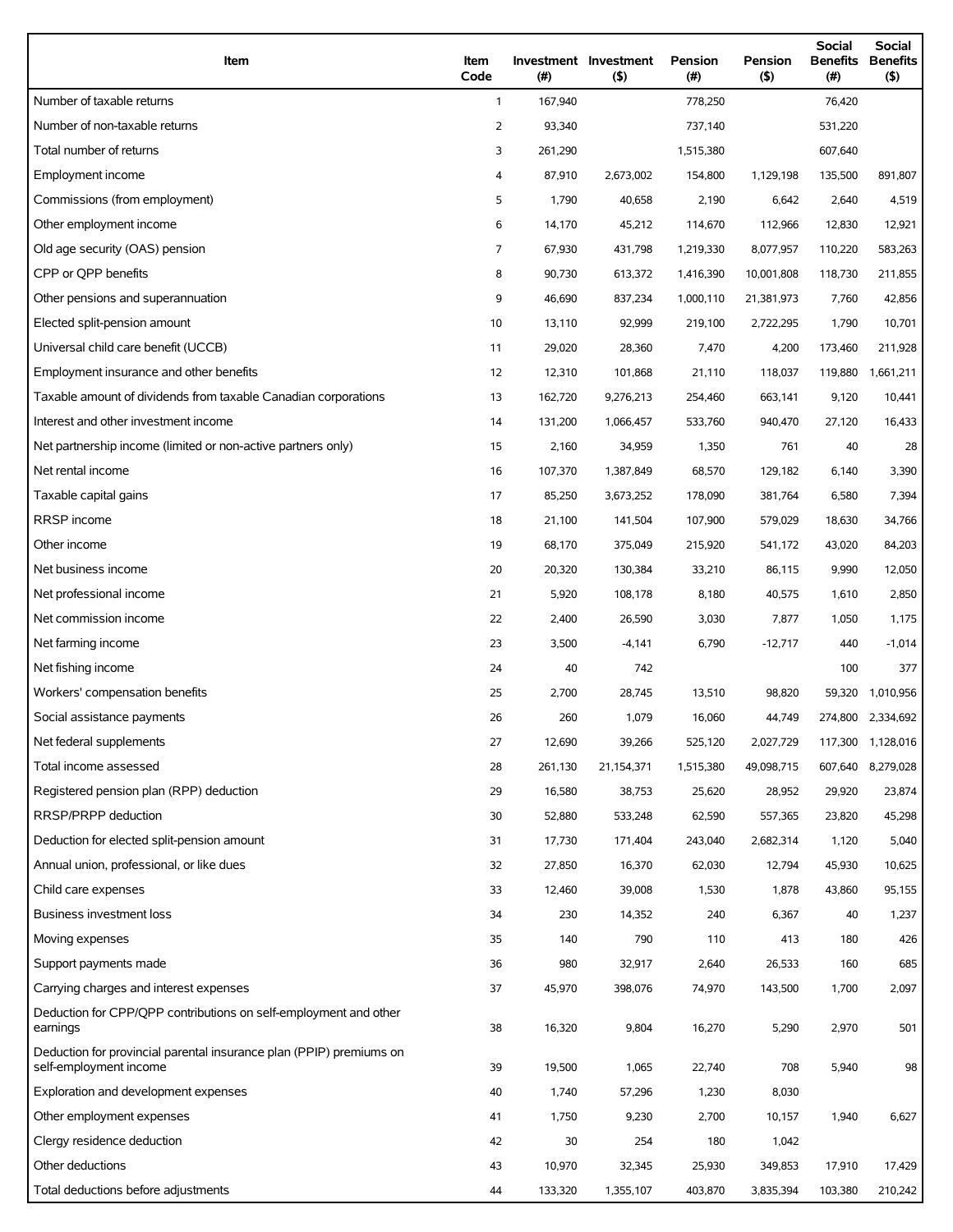| Item                                                                | <b>Item Code</b> | $(\#)$  | Investment Investment<br>$($ \$) | Pension (#) | Pension (\$) | <b>Social</b><br>(#) | <b>Social</b><br><b>Benefits Benefits</b><br>(\$) |
|---------------------------------------------------------------------|------------------|---------|----------------------------------|-------------|--------------|----------------------|---------------------------------------------------|
| Social benefits repayment                                           | 45               | 22,000  | 98,557                           | 25,230      | 66,435       | 130                  | 184                                               |
| Net income                                                          | 46               | 258,170 | 19,739,050                       | 1,515,000   | 45,203,466   |                      | 605,950 8,074,239                                 |
| Canadian Forces personnel and police deduction                      | 47               |         |                                  |             |              |                      |                                                   |
| Security options deductions                                         | 48               | 110     | 4,873                            | 110         | 921          |                      |                                                   |
| Other payments deduction                                            | 49               | 15,180  | 68,009                           | 549,370     | 2,171,329    | 440,420              | 4,473,792                                         |
| Non-capital losses of other years                                   | 50               | 1,230   | 17,721                           | 490         | 3,069        | 160                  | 519                                               |
| Net capital losses of other years                                   | 51               | 17,340  | 156,245                          | 31,910      | 49,909       | 480                  | 527                                               |
| Capital gains deduction                                             | 52               | 6,980   | 876,541                          | 1,060       | 5,840        | 40                   | 228                                               |
| Northern residents deductions                                       | 53               | 450     | 1,583                            | 4,300       | 15,006       | 3,220                | 9,311                                             |
| Additional deductions                                               | 54               | 1,770   | 9,057                            | 35,870      | 246,565      | 2,970                | 28,533                                            |
| Farming/fishing losses of prior years                               | 55               | 190     | 2,430                            | 160         | 391          |                      |                                                   |
| Total deductions from net income                                    | 56               | 40,510  | 1,138,214                        | 601,820     | 2,493,103    | 442,780              | 4,513,081                                         |
| Taxable income assessed                                             | 57               | 257,840 | 18,602,313                       | 1,510,100   | 42,716,728   | 430,760              | 3,580,776                                         |
| Basic personal amount                                               | 58               | 261,280 | 2,991,282                        | 1,515,380   | 17,363,736   | 607,630              | 6,932,832                                         |
| Age amount                                                          | 59               | 53,480  | 286,690                          | 1,214,660   | 8,070,882    | 113,360              | 801,285                                           |
| Spouse or common-law partner amount                                 | 60               | 16,960  | 117,800                          | 68,860      | 261,224      | 39,920               | 327,447                                           |
| Amount for an eligible dependant                                    | 61               | 4,960   | 49,989                           | 3,940       | 27,083       | 39,340               | 432,227                                           |
| Family caregiver amount for children under 18 years of age          | 62               | 740     | 1,705                            | 240         | 580          | 2,640                | 6,992                                             |
| Amount for infirm dependants age 18 or older                        | 63               | 100     | 317                              | 710         | 2,479        | 110                  | 462                                               |
| CPP or QPP contributions through employment                         | 64               | 74,810  | 92,793                           | 86,370      | 41,063       | 88,580               | 31,511                                            |
| CPP or QPP contributions on self-employment and other earnings      | 65               | 16,320  | 9,804                            | 16,270      | 5,290        | 2,970                | 501                                               |
| Employment insurance premiums                                       | 66               | 49,820  | 17,539                           | 86,870      | 15,194       | 101,300              | 14,180                                            |
| PPIP premiums paid                                                  | 67               | 76,580  | 11,677                           | 94,850      | 5,823        |                      |                                                   |
| PPIP premiums payable on employment income                          | 68               | 1,820   | 222                              | 2,050       | 161          | 2,190                | 116                                               |
| PPIP premiums payable on self-employment income                     | 69               | 19,600  | 1,375                            | 22,970      | 916          | 6,090                | 128                                               |
| Volunteer firefighters' amount/search and rescue volunteers' amount | 70               | 130     | 390                              | 300         | 894          | 90                   | 282                                               |
| Canada employment amount                                            | 71               | 95,010  | 100,981                          | 251,260     | 178,360      | 140,600              | 141,851                                           |
| Public transit amount                                               | 72               | 9,040   | 6,129                            | 25,090      | 13,103       | 15,720               | 10,680                                            |
| Children's arts amount                                              | 73               | 5,280   | 1,535                            | 550         | 155          | 4,330                | 1,041                                             |
| Home accessibility expenses                                         | 74               | 150     | 813                              | 2,510       | 8,609        | 110                  | 459                                               |
| Home buyers' amount                                                 | 75               | 690     | 3,124                            | 520         | 2,322        | 1,200                | 4,722                                             |
| Pension income amount                                               | 76               | 55,570  | 102,259                          | 1,092,900   | 2,073,577    | 9,210                | 13,690                                            |
| Caregiver amount                                                    | 77               | 2,160   | 10,749                           | 8,070       | 39,372       | 2,830                | 13,199                                            |
| Disability amount                                                   | 78               | 4,920   | 39,371                           | 57,360      | 457,357      | 22,190               | 177,411                                           |
| Disability amount transferred from a dependant                      | 79               | 1,760   | 16,524                           | 5,920       | 46,852       | 4,210                | 49,840                                            |
| Interest paid on student loans                                      | 80               | 2,060   | 827                              | 280         | 134          | 6,230                | 2,043                                             |
| Tuition, education, and textbook amounts                            | 81               | 14,110  | 85,829                           | 6,320       | 7,770        | 10,150               | 26,081                                            |
| Tuition, education, and textbook amounts transferred from a child   | 82               | 8,720   | 41,888                           | 6,450       | 29,165       | 850                  | 2,915                                             |
| Amounts transferred from spouse or common-law partner               | 83               | 10,350  | 52,443                           | 168,040     | 957,913      | 14,850               | 91,002                                            |
| Medical expenses                                                    | 84               | 90,050  | 286,686                          | 725,160     | 2,021,745    | 86,360               | 162,914                                           |
| Total tax credits on personal amounts                               | 85               | 261,280 | 649,643                          | 1,515,380   | 4,744,768    | 607,630              | 1,387,660                                         |
| Allowable charitable donations and government gifts                 | 86               | 65,920  | 278,424                          | 347,270     | 213,427      | 13,510               | 6,533                                             |
| Eligible cultural and ecological gifts                              | 87               | 130     | 12,693                           | 790         | 2,574        |                      |                                                   |
| Total tax credit on donations and gifts                             | 88               | 65,560  | 89,152                           | 346,380     | 55,834       | 13,060               | 1,716                                             |
| Total federal non-refundable tax credits                            | 89               | 261,280 | 738,796                          | 1,515,380   | 4,800,602    |                      | 607,630 1,389,375                                 |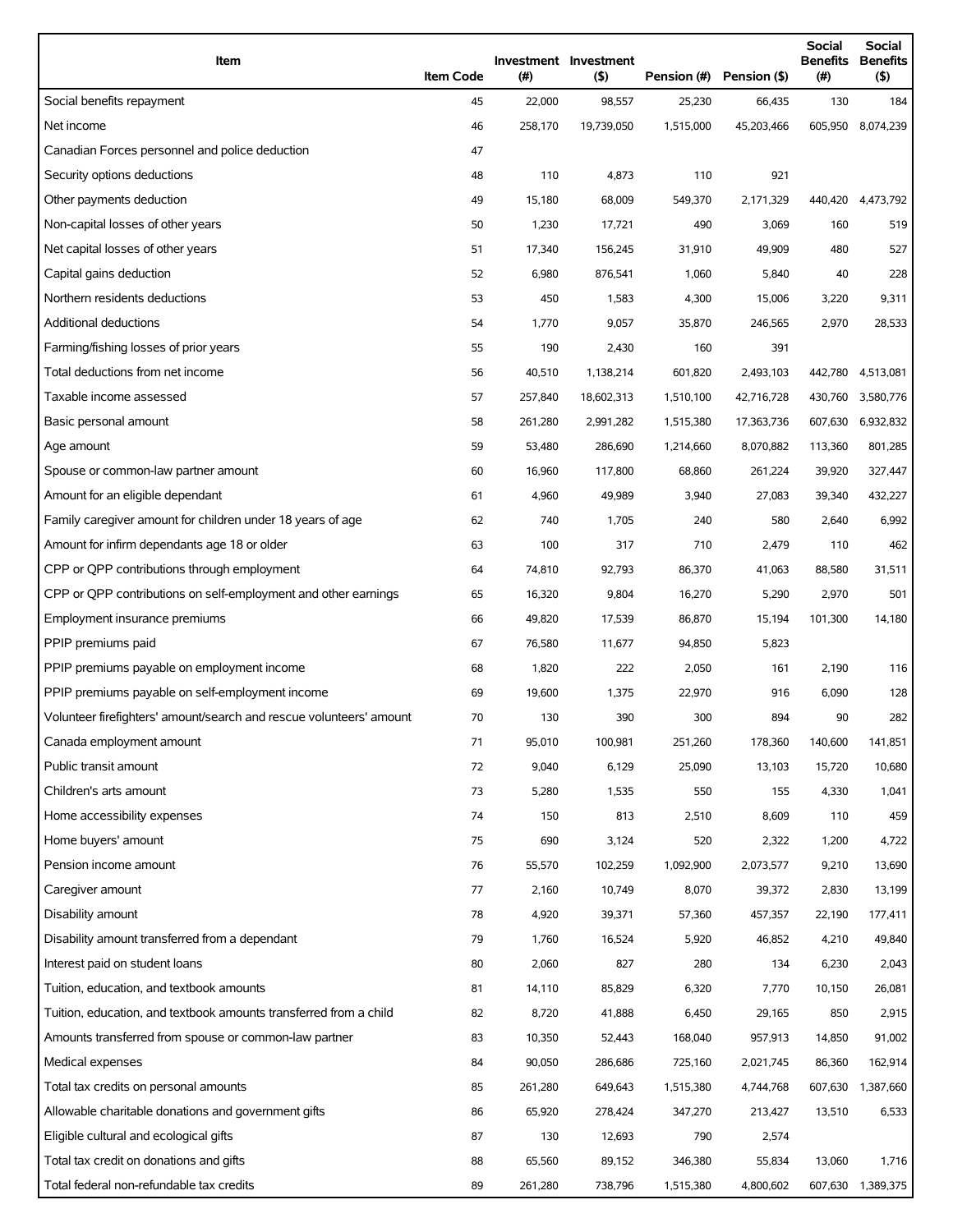| Item                                                        | <b>Item Code</b> | (#)     | Investment Investment<br>(5) | Pension (#) | Pension (\$) | <b>Social</b><br><b>Benefits</b><br>(#) | <b>Social</b><br><b>Benefits</b><br>(5) |
|-------------------------------------------------------------|------------------|---------|------------------------------|-------------|--------------|-----------------------------------------|-----------------------------------------|
| Federal dividend tax credit                                 | 90               | 146,550 | 1,089,079                    | 204,650     | 86,917       | 4,940                                   | 913                                     |
| Minimum tax carryover                                       | 91               | 4,530   | 10,781                       | 910         | 2,060        | 40                                      | 83                                      |
| Basic federal tax                                           | 92               | 169,640 | 2,335,000                    | 784,940     | 2,593,914    | 76,470                                  | 139,759                                 |
| Federal foreign tax credit                                  | 93               | 42,190  | 45,676                       | 91,200      | 12,401       | 1,260                                   | 46                                      |
| Federal political contribution tax credit                   | 94               | 1,630   | 338                          | 6,980       | 795          | 70                                      | 6                                       |
| Investment tax credit                                       | 95               | 900     | 7,652                        | 680         | 1,016        | 20                                      | 9                                       |
| Labour-sponsored funds tax credit (federally registered)    | 96               | 240     | 33                           | 960         | 98           |                                         |                                         |
| Labour-sponsored funds tax credit (provincially registered) | 97               | 5,160   | 2,897                        | 4,510       | 2,075        | 2,660                                   | 573                                     |
| Alternative minimum tax payable                             | 98               | 6,840   | 42,908                       | 30          | 61           |                                         |                                         |
| Net federal tax                                             | 99               | 167,520 | 2,278,336                    | 778,070     | 2,577,550    | 76,380                                  | 139,163                                 |
| CPP contributions on self-employment                        | 100              |         |                              |             |              |                                         |                                         |
| Social Benefits repayment                                   | 101              | 22,000  | 98,557                       | 25,230      | 66,435       | 130                                     | 184                                     |
| Working income tax benefit (WITB)                           | 102              | 3,450   | 2,542                        | 2,300       | 1,009        | 15,900                                  | 4,972                                   |
| Children's fitness tax credit                               | 103              | 14,980  | 1,264                        | 1,400       | 88           | 16,080                                  | 835                                     |
| Eligible educator school supply tax credit                  | 104              | 50      | 3                            | 50          | 2            | 130                                     | 6                                       |
| Net provincial or territorial tax                           | 105              | 370     | 2.888                        | 60          | 96           |                                         |                                         |
| Total tax payable                                           | 106              | 167,940 | 2,379,784                    | 778,250     | 2,644,082    | 76,420                                  | 139,348                                 |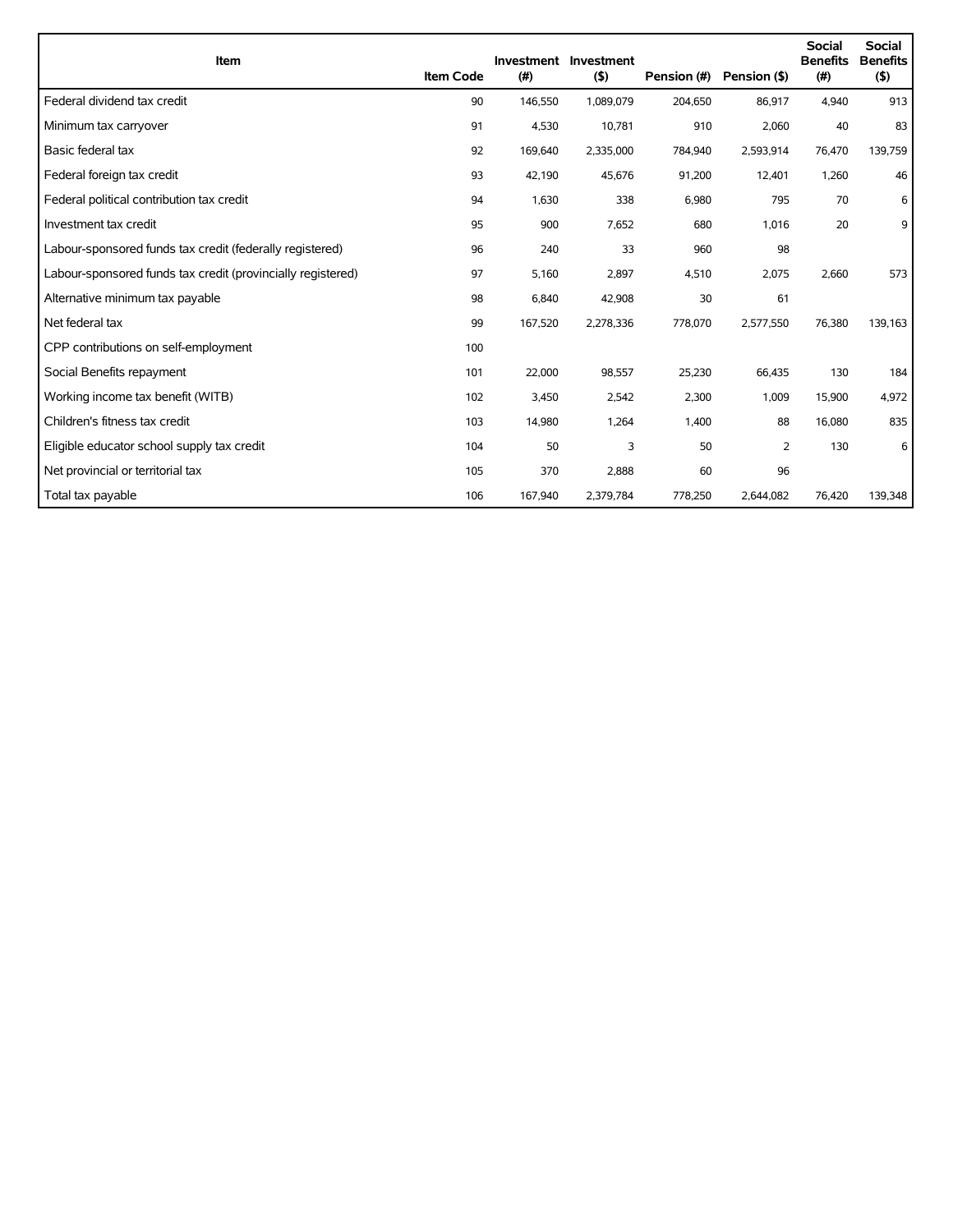| Item                                                                                       | Item Code Other (#) |         | Other (\$) |
|--------------------------------------------------------------------------------------------|---------------------|---------|------------|
| Number of taxable returns                                                                  | $\mathbf{1}$        | 78,670  |            |
| Number of non-taxable returns                                                              | 2                   | 207,800 |            |
| Total number of returns                                                                    | 3                   | 286,470 |            |
| Employment income                                                                          | 4                   | 54,430  | 924,766    |
| Commissions (from employment)                                                              | 5                   | 1,360   | 12,501     |
| Other employment income                                                                    | 6                   | 8,450   | 26,284     |
| Old age security (OAS) pension                                                             | 7                   | 14,340  | 74,079     |
| CPP or QPP benefits                                                                        | 8                   | 43,430  | 288,030    |
| Other pensions and superannuation                                                          | 9                   | 18,080  | 307,107    |
| Elected split-pension amount                                                               | 10                  | 7,390   | 47,092     |
| Universal child care benefit (UCCB)                                                        | 11                  | 15,940  | 15,643     |
| Employment insurance and other benefits                                                    | 12                  | 11,510  | 74,557     |
| Taxable amount of dividends from taxable Canadian corporations                             | 13                  | 21,080  | 95,089     |
| Interest and other investment income                                                       | 14                  | 33,960  | 64,770     |
| Net partnership income (limited or non-active partners only)                               | 15                  |         |            |
| Net rental income                                                                          | 16                  | 5,550   | 7,149      |
| Taxable capital gains                                                                      | 17                  | 16,200  | 97,858     |
| RRSP income                                                                                | 18                  | 42,660  | 1,202,189  |
| Other income                                                                               | 19                  | 116,870 | 3,861,917  |
| Net business income                                                                        | 20                  | 7,690   | 23,773     |
| Net professional income                                                                    | 21                  | 1,730   | 13,358     |
| Net commission income                                                                      | 22                  | 840     | 3,384      |
| Net farming income                                                                         | 23                  | 530     | $-1,898$   |
| Net fishing income                                                                         | 24                  |         |            |
| Workers' compensation benefits                                                             | 25                  | 1,390   | 14,525     |
| Social assistance payments                                                                 | 26                  | 4,730   | 15,235     |
| Net federal supplements                                                                    | 27                  | 3,810   | 10,282     |
| Total income assessed                                                                      | 28                  | 145,330 | 7,298,325  |
| Registered pension plan (RPP) deduction                                                    | 29                  | 11,820  | 25,193     |
| RRSP/PRPP deduction                                                                        | 30                  | 27,470  | 1,736,539  |
| Deduction for elected split-pension amount                                                 | 31                  | 6,320   | 68,546     |
| Annual union, professional, or like dues                                                   | 32                  | 18,730  | 6,274      |
| Child care expenses                                                                        | 33                  | 7,260   | 15,970     |
| <b>Business investment loss</b>                                                            | 34                  | 90      | 3,166      |
| Moving expenses                                                                            | 35                  | 210     | 825        |
| Support payments made                                                                      | 36                  | 220     | 3,373      |
| Carrying charges and interest expenses                                                     | 37                  | 7,830   | 24,993     |
| Deduction for CPP/QPP contributions on self-employment and other earnings                  | 38                  | 4,280   | 1,886      |
| Deduction for provincial parental insurance plan (PPIP) premiums on self-employment income | 39                  | 6,120   | 233        |
| Exploration and development expenses                                                       | 40                  | 170     | 3,338      |
| Other employment expenses                                                                  | 41                  | 1,300   | 6,088      |
| Clergy residence deduction                                                                 | 42                  | 20      | 136        |
| Other deductions                                                                           | 43                  | 6,050   | 100,667    |
| Total deductions before adjustments                                                        | 44                  | 59,680  | 1,997,393  |
| Social benefits repayment                                                                  | 45                  | 4,750   | 15,747     |
| Net income                                                                                 | 46                  | 144,850 | 5,297,381  |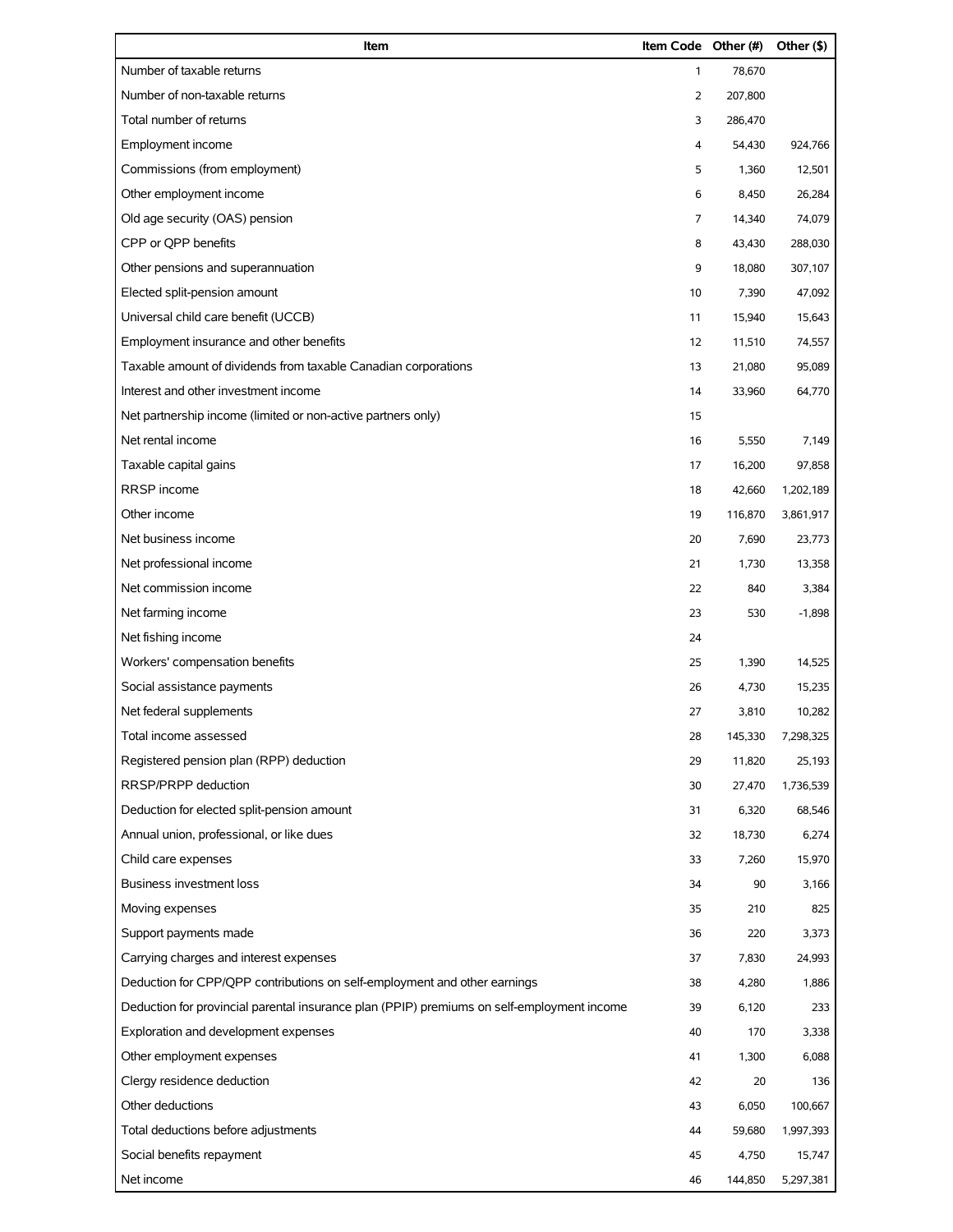| Item                                                                | Item Code Other (#) |         | Other (\$) |
|---------------------------------------------------------------------|---------------------|---------|------------|
| Canadian Forces personnel and police deduction                      | 47                  |         |            |
| Security options deductions                                         | 48                  | 70      | 1,698      |
| Other payments deduction                                            | 49                  | 9.740   | 39,810     |
| Non-capital losses of other years                                   | 50                  | 300     | 3,484      |
| Net capital losses of other years                                   | 51                  | 3,240   | 10,001     |
| Capital gains deduction                                             | 52                  | 190     | 4,544      |
| Northern residents deductions                                       | 53                  | 370     | 1.119      |
| <b>Additional deductions</b>                                        | 54                  | 860     | 12,819     |
| Farming/fishing losses of prior years                               | 55                  | 20      | 116        |
| Total deductions from net income                                    | 56                  | 14,350  | 73,595     |
| Taxable income assessed                                             | 57                  | 144,680 | 5,224,391  |
| Basic personal amount                                               | 58                  | 286.420 | 3,217,977  |
| Age amount                                                          | 59                  | 16,580  | 97,060     |
| Spouse or common-law partner amount                                 | 60                  | 15,390  | 131,045    |
| Amount for an eligible dependant                                    | 61                  | 6,550   | 68,112     |
| Family caregiver amount for children under 18 years of age          | 62                  | 490     | 1,305      |
| Amount for infirm dependants age 18 or older                        | 63                  | 60      | 231        |
| CPP or QPP contributions through employment                         | 64                  | 38,010  | 34,263     |
| CPP or QPP contributions on self-employment and other earnings      | 65                  | 4,280   | 1,886      |
| Employment insurance premiums                                       | 66                  | 46,860  | 13,728     |
| PPIP premiums paid                                                  | 67                  | 48,290  | 5,503      |
| PPIP premiums payable on employment income                          | 68                  | 1,650   | 163        |
| PPIP premiums payable on self-employment income                     | 69                  | 6,210   | 302        |
| Volunteer firefighters' amount/search and rescue volunteers' amount | 70                  | 70      | 213        |
| Canada employment amount                                            | 71                  | 59.270  | 58,597     |
| Public transit amount                                               | 72                  | 16,170  | 10,357     |
| Children's arts amount                                              | 73                  | 1,550   | 407        |
| Home accessibility expenses                                         | 74                  | 80      | 353        |
| Home buyers' amount                                                 | 75                  | 380     | 1,686      |
| Pension income amount                                               | 76                  | 24,770  | 46,580     |
| Caregiver amount                                                    | 77                  | 1,300   | 6,018      |
| Disability amount                                                   | 78                  | 4,480   | 36,173     |
| Disability amount transferred from a dependant                      | 79                  | 1,090   | 11,070     |
| Interest paid on student loans                                      | 80                  | 760     | 306        |
| Tuition, education, and textbook amounts                            | 81                  | 11,960  | 57,187     |
| Tuition, education, and textbook amounts transferred from a child   | 82                  | 2,850   | 13,178     |
| Amounts transferred from spouse or common-law partner               | 83                  | 6,440   | 34,429     |
| Medical expenses                                                    | 84                  | 56,300  | 110,624    |
| Total tax credits on personal amounts                               | 85                  | 286,420 | 593,817    |
| Allowable charitable donations and government gifts                 | 86                  | 24,070  | 45,580     |
| Eligible cultural and ecological gifts                              | 87                  | 60      | 646        |
| Total tax credit on donations and gifts                             | 88                  | 23,710  | 14,160     |
| Total federal non-refundable tax credits                            | 89                  | 286,420 | 607,977    |
| Federal dividend tax credit                                         | 90                  | 19,000  | 12,218     |
| Minimum tax carryover                                               | 91                  | 570     | 2,317      |
| Basic federal tax                                                   | 92                  | 78,870  | 699,476    |